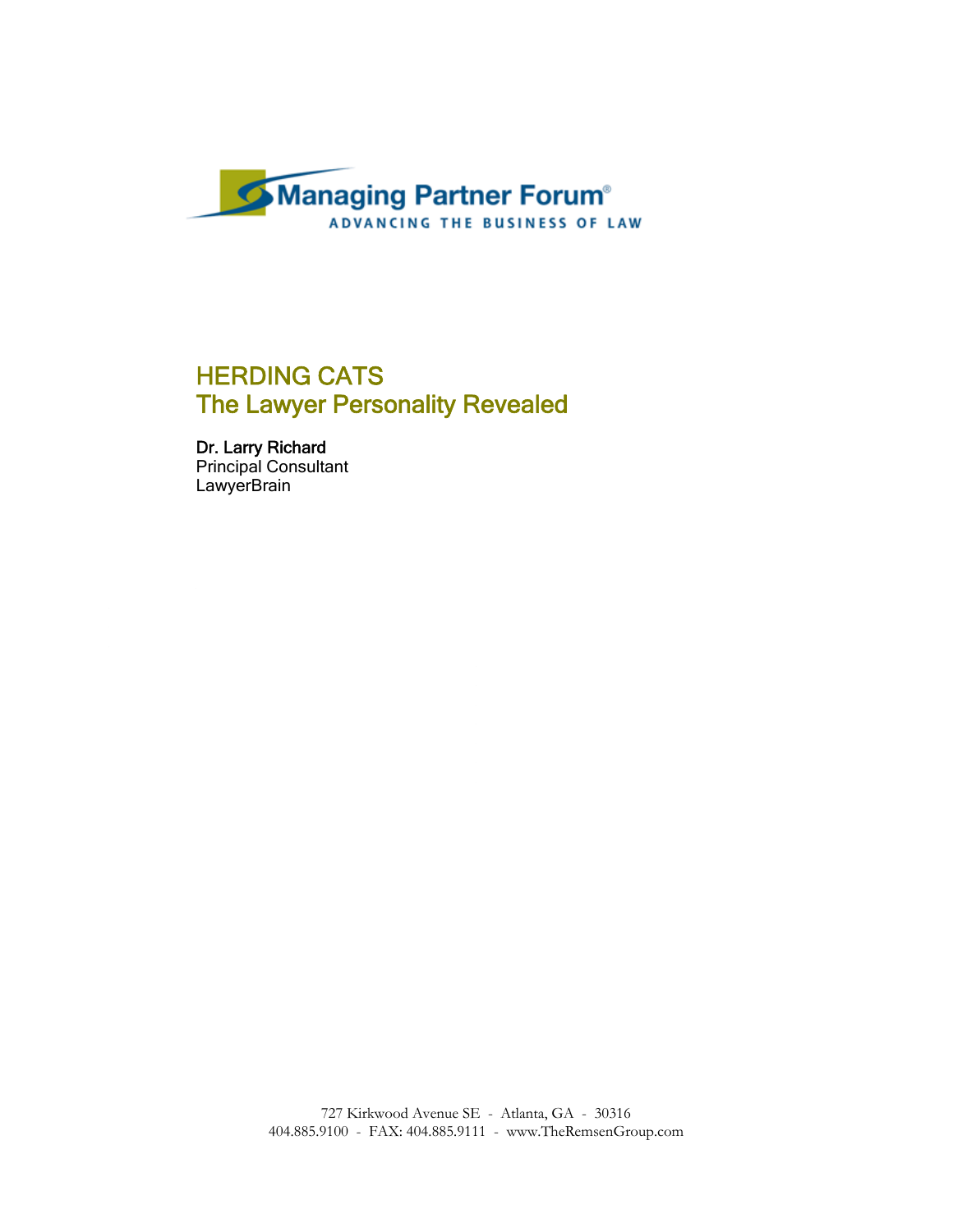# Herding Cats: The Lawyer Personality Revealed

By Dr. Larry Richard

 "Managing lawyers is like herding cats." It turns out that the old saying is based on fact. I've been studying the personality traits of lawyers for the past twenty years, and have measured dozens of traits among thousands of lawyers. Research confirms that not only are lawyers highly autonomous, but they share quite a number of personality traits that distinguish them from the general public.

These "lawyer personality traits" have broad implications for the management of lawyers, the cultivation of rainmakers, the retention of associates and a range of other critical issues in the day-to-day practice of law. In this article, I will explain how lawyers differ from the lay public—in some cases significantly—and how rainmakers differ from other lawyers. I'll then discuss how such personality data can be used to improve hiring and management.

Personality exerts a potent influence on virtually all aspects of law firm life. In recent years, managing partners, especially in larger firms, have come to appreciate the importance of understanding these factors, an understanding fostered in large part by practical needs. For example, Lloyd Semple, managing partner of Dykema Gossett, based in Detroit, reports that "while I was initially somewhat skeptical about the value of the process, we have recently used personality information obtained from the Caliper [Profile] to our great benefit. Our leadership group used the profile to better understand our respective strengths and weaknesses, which improved our working relationships. And recently the partners in one of our regional offices used the Caliper's information to assist them in several leadership and organizational decisions."

The test that Lloyd Semple referred to, the Caliper Profile, has been in use for over 35 years. Over 1 million professionals, business managers, sales people and other executive level individuals have been profiled with this tool. Over the past few years, it's become the test I rely on most frequently in helping lawyers understand the personality forces at work in their firms. At this point, I've profiled over 1000 lawyers with the Caliper Profile—mostly in senior management positions in law firms and corporate law departments—and I can report several patterns that may surprise and interest you. $<sup>1</sup>$ </sup>

# **Rainmaking**

 $\overline{a}$ 

Perhaps the most intriguing data has to do with the personality traits of successful rainmakers. Harold Weinstein, Chief Operating Officer of Caliper Corporation, notes that "over the years our research has shown that there's a strong correlation between performance and motivation. People who are working in roles that are consistent with their personality, values and

 $1$  Taking the test: Like any psychological test, the Caliper Profile must be administered under supervised conditions, and can not be simply given to a lawyer to take on his/her own. It is available in both a paper-and-pencil and an online version. Both versions take approximately 90 minutes to complete (some lawyers take a little longer because they over-analyze the items). Results are usually available within 24 hours in the form of a graph showing one's scores on 18 common traits. One week later, a standard written report can be provided as well. All results are confidential and are only given to the person who completed the test, except in cases of hiring/selection, in which case the results are shown to the management of the firm or legal department. For further information, contact Dr. Richard at Hildebrandt International by calling (610) 688-7400 or by e-mailing him at LRRichard@hildebrandt.com. The Caliper Profile costs \$395.00 per test. In addition, Dr. Richard charges professional fees for his time in interpreting the test.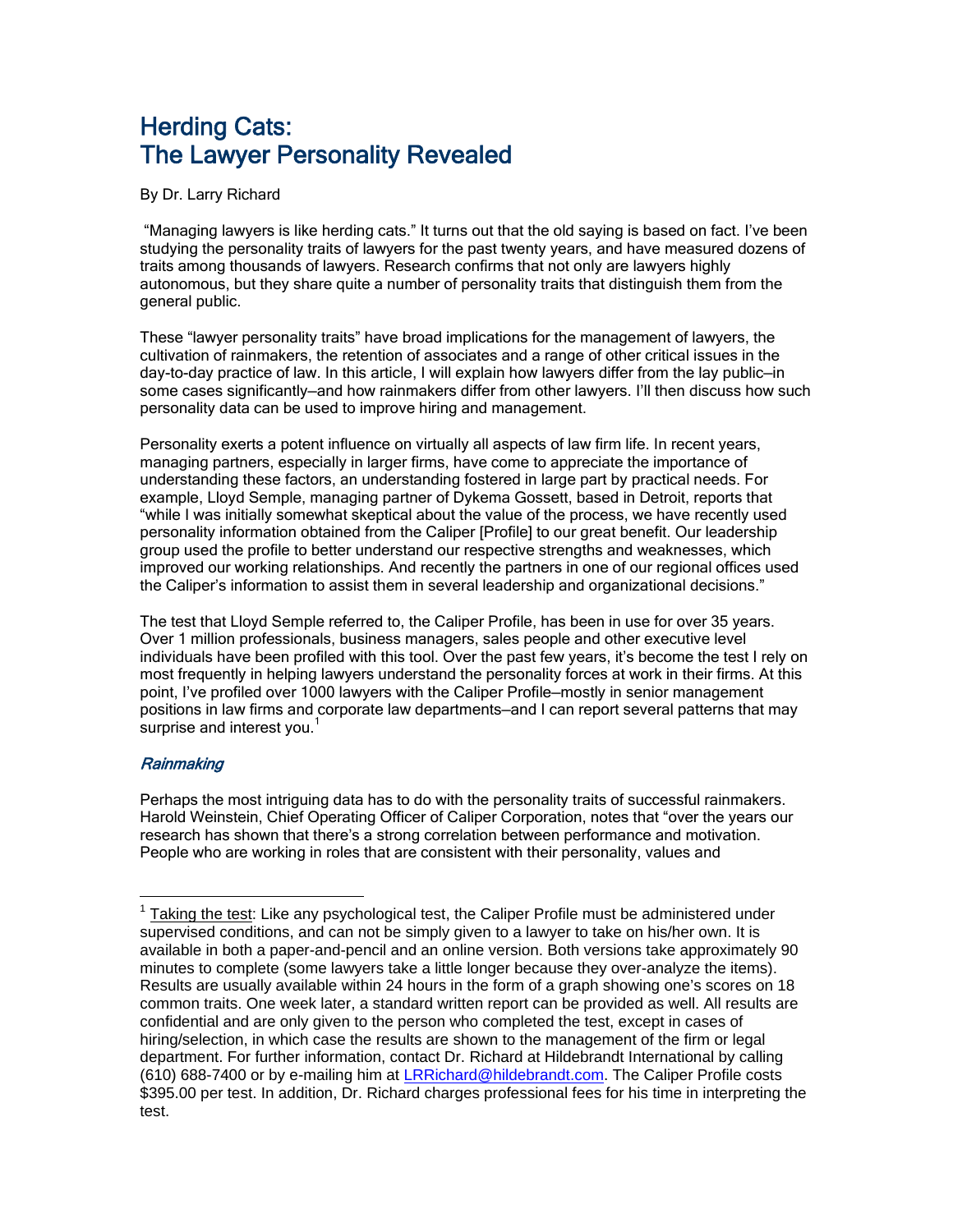interpersonal characteristics generally outperform those who are less well matched—by a ratio of two-to-one. Nowhere is this pattern more consistent than in the role of selling or 'rainmaking'."

Professionals who successfully sell their services score considerably higher in three traits than their less successful counterparts. Most important is Ego Drive, the desire to persuade others for the sheer sake of persuasion itself (and not necessarily because the person believes the underlying point that he or she is advocating.) People with high Ego Drive scores love to persuade because when they get someone else to agree with them, it validates their identity or "Ego". Successful rainmakers have lots of Ego Drive.

The second trait that Caliper found is Empathy, an interest in shifting perspective and stepping into the shoes of the other person to understand the world as seen through their eyes. Successful sales professionals have higher than average levels of Empathy.

The third trait that Caliper found is Ego Strength or "Resilience", the ability to bounce back from criticism or rejection. Successful sales professionals score higher on Ego Strength. When a prospect says "no", it just makes the sales person hungrier to try harder, whereas those with low Ego Strength tend to take the rejection personally, feel rejected, and quickly lose their interest in selling.

In a study by the author conducted in 1998, I looked at a group of 95 lawyers judged by their peers to be "excellent lawyers." The group was divided into two subgroups: successful rainmakers and "service partners". The former were in the top echelon in terms of developing new business; the latter were in the bottom echelon, despite their other standout qualities. The average Ego Drive score for the rainmakers was 60 (on a scale of 0 to 100) compared to only 38 for the service partners.

The average Ego Strength score for the rainmakers was 63 compared to only 43 for the service partners.



#### **R a in m a k e rs v s . S e rv ic e P a rt ne rs**

And the average Empathy score for rainmakers was 75 compared to only 65 for the service partners. (This difference was not statistically significant, but will likely turn out to be so with a larger sample size. Lawyers across the board tend to score a bit above average in empathy.)In short, the Caliper Profile clearly differentiates between those with the personality profile frequently associated with successful selling and those who are not very successful. Does this mean that if you don't have a "rainmaker's personality" that you can't originate business? Of course not. But it does suggest that some people, by virtue of their personality, are much more comfortable in the rainmaking role and can't "not" make rain, whereas for the rest of us it may be a struggle. Since rainmaking is an important function in any law firm, many lawyers with lower scores on the key rainmaking traits will nevertheless make an effort to originate business, and some will succeed. However, as a general rule, they will find it much less comfortable, much harder to do, and less rewarding than it is for the classical rainmaker.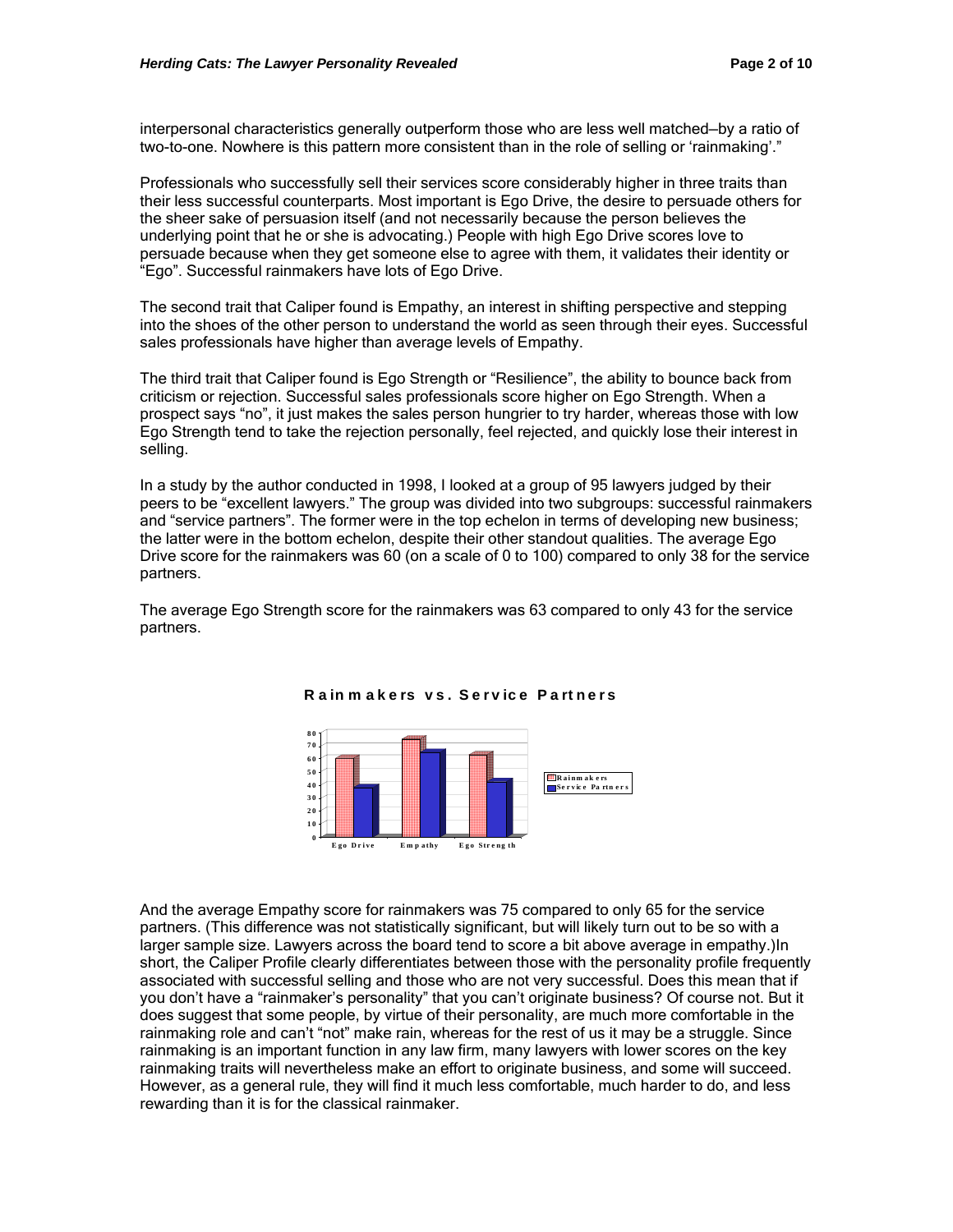One other key implication of these data is that since personality traits like these tend to remain fairly stable over time, there is some degree of predictability possible. So, for example, if you are hiring a lateral associate and you want to increase the odds of hiring an individual who will become a strong business generator as a partner, you can gather data using the Caliper Profile that will increase your odds of hiring an associate with rainmaking potential.

By the way, the three classical "sales" traits were not the only distinctions we found in our research. Successful rainmakers also scored more assertive, sociable, risk-taking and confident, and significantly less cautious (less perfectionistic) and less skeptical (more trusting), than the service partners.

According to Steve Hoskins, Managing Partner of McCarter & English in Newark, New Jersey, whose firm has utilized the Caliper to help develop success in rainmaking, "After you explained it all to us, it all fell into place…. A number of the traits that you identified were traits that we recognized in people but I don't think we grasped how that impacted those individuals' ability to be rainmakers. [The testing] helped us to identify some people who could benefit by training and some hands-on development, people who, with further training, might really be able to develop their rainmaking skills."

"It's fun to take these tests, it's educational and rewarding to have the results explained. The challenge is going to be putting together what the individuals learned with some training to develop their rainmaking skills."

# **Herding Cats**

Since our 1998 research, we have profiled several hundred more lawyers and have observed some distinct and persistent patterns that may offer insight to frustrated managing partners about why it's sometimes difficult to get your partners to go along with even seemingly simple management decisions.

Let's start with a trait called "Skepticism". People who score high on this trait tend to be skeptical, even cynical, judgmental, questioning, argumentative and somewhat self-protective. People who score low tend to be accepting of others, trusting, and give others the benefit of the doubt.

In larger firms that we have profiled, the trait known as Skepticism is consistently the highest scoring trait among lawyers, averaging around the  $90<sup>th</sup>$  percentile.<sup>2</sup>



 2 In our original study, Skepticism was the fourth highest trait among all the lawyers in our study, although due to the modest sample size, the difference between lawyers and the general public was not statistically significant. However, more recent data that we've gathered comes from entire partnerships at a number of large firms and suggests that, at least in these larger firms, Skepticism is consistently the highest measured trait.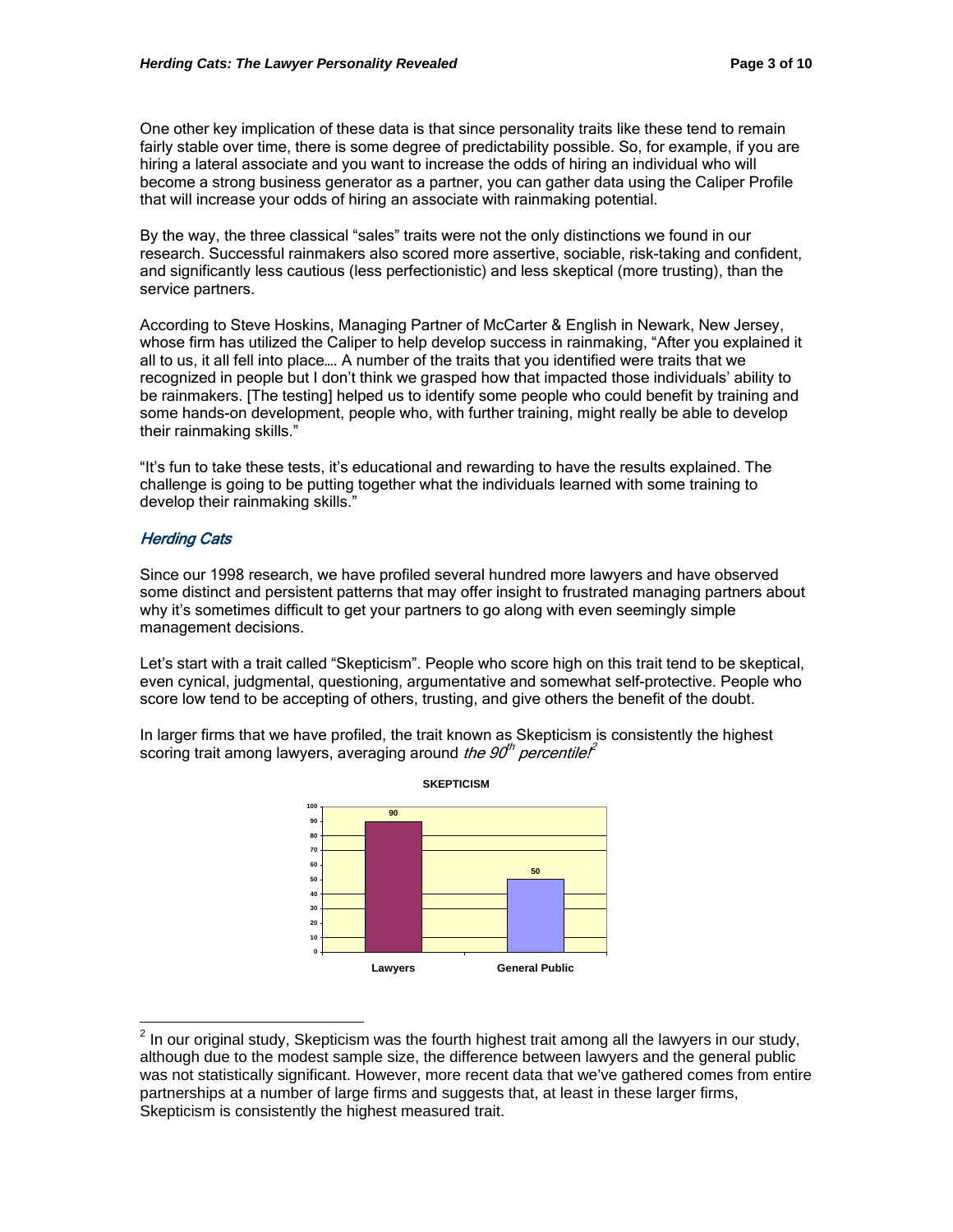These high levels of Skepticism explain many of the oddities and frustrations encountered in trying to manage lawyers. First, it's likely that high levels of this trait are important for success as a lawyer in many areas of practice such as litigation, tax or M&A work. Second, the average person tends to use his or her stronger personality traits across all situations, rather than turning them on and off at will. Thus, if the profession attracts highly skeptical individuals, these skeptical lawyers will be skeptical not only when they're representing a client but in other roles which might actually require lower levels of skepticism. In other words, the skeptical litigator may be well suited for adversarial encounters, but this same litigator will maintain the skeptical stance in partnership meetings, while mentoring younger lawyers, or in heading up a committee despite the fact that these situations may all be performed more effectively in a climate of trust, acceptance and collaboration.

Bart Winokur, Managing Partner of Dechert, a Philadelphia-based firm with over 600 lawyers around the U.S. and Europe, says that "When you see a high Skepticism score for the firm, it confirms what you knew. It makes it more acceptable. It enables people to accept that they have the trait and to put their Skepticism into perspective when they need to get something done. [When I helped some partners deal with a slightly dissatisfied client,] if I had said what I said without the test, it would have come across as criticism. But with the test, it says you are what you are. It's neither bad nor good…. Once you tell people they have high Skepticism and you tell them it's an obstacle, it's easier to deal with them."

Another trait that distinguishes lawyers from the general public is their higher Urgency scores. A high score on Urgency is characterized by impatience, a need to get things done, a sense of immediacy. Low scorers tend to be patient, contemplative, measured, in no particular rush. The excellent lawyers in our study scored roughly twenty per cent higher on this trait than the general public. Awareness about one's own level of Urgency can immediately improve one's effectiveness with others. According to Dean Salter, immediate past managing partner of Holme Roberts in Denver, "[The feedback] helped me to realize that I was operating at a different pace than other people, and that I needed to accommodate to the differing personalities."



Urgent people charge around like they are on their way to a fire. They may finish others' sentences, jump to conclusions, be impulsive. There is an intensity to their behavioral style, since they are results-oriented. They seek efficiency and economy in everything from conversations to case management to relationships. While clients certainly reward many lawyers for moving their matters along, Urgency can have a negative side as well. Urgent people are sometimes brusque, poor listeners, and can be annoying to many people. This can add a level of tension to meetings, a level of frustration to mentor/mentee relationships, and a sense of oppression to lawyer/secretary interactions.

The potential downside of this trait emerges most significantly in interpersonal relationships. Urgent lawyers who try to be "efficient in relationships" may eventually realize how oxymoronic this idea is.

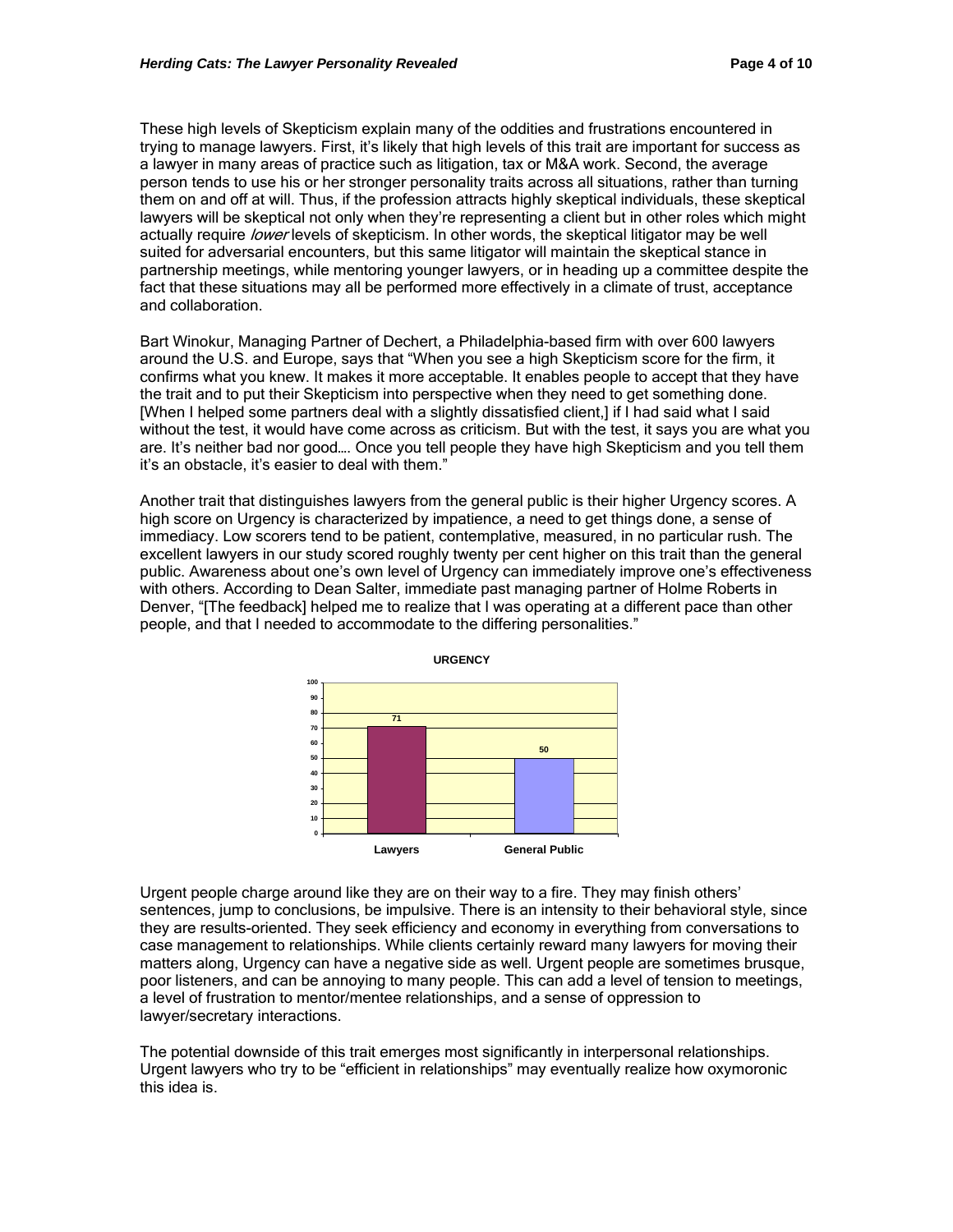#### **SOCIABILITY**



This may also explain why lawyers also differ from the general population so dramatically in the next trait—Sociability. The excellent lawyers in the our study had an average Sociability score of only 12.8%, compared to an average of 50% for the general public.

Sociability is described as a desire to interact with people, especially a comfort level in initiating new, intimate connections with others. Low scorers are not necessarily anti-social. Rather, they simply find it uncomfortable to initiate intimate relationships and so are more likely to rely on relationships that already exist, relationships in which they've already done the hard "getting-toknow-you" part, such as their spouses, friends and family members. What this also means is that at work, low scorers are less inclined to enjoy interacting with others, may prefer to spend more time dealing with information, the intellect, or interactions that emphasize the mind rather than the heart.

Is it any wonder that lawyers score low on this trait? The law is a profession devoted to logic and the intellect. Almost every law firm has standards of intellectual rigor which can be seen in their hiring processes and in the adulation paid to intellectually superior lawyers. Yet it's hard to find a law firm that pays equal attention to the importance of relationships, that rewards and supports the cultivation of "quality time" among its professional personnel or in any way measures one's people skills.

Low Sociability scores have broad implications for many aspects of law firm management mentoring, teamwork, practice group leadership, client retention, support staff turnover, and rainmaking. In our study, rainmakers scored nearly *three and a half times higher on Sociability* than the service partners!

Another important trait on which lawyers depart from the general norm is Resilience or Ego Strength, which we touched on briefly under Rainmaking above. People who are low on Resilience tend to be defensive, resist taking in feedback, and can be hypersensitive to criticism. In the hundreds of cases we've gathered, nearly all of the lawyers we've profiled (90% of them) score in the lower half of this trait, with the average being 30%. The range is quite wide, with quite a number of lawyers scoring in the bottom tenth percentile.

What does this tell us? Despite the outward confidence and even boldness that characterizes most lawyers, we may be a bit more sensitive under the surface. These lower scores suggest a self-protective quality. This may explain why so many partners' meetings get sidetracked into defensive exchanges and why a simple request to turn in timesheets is often met with a defensive tirade.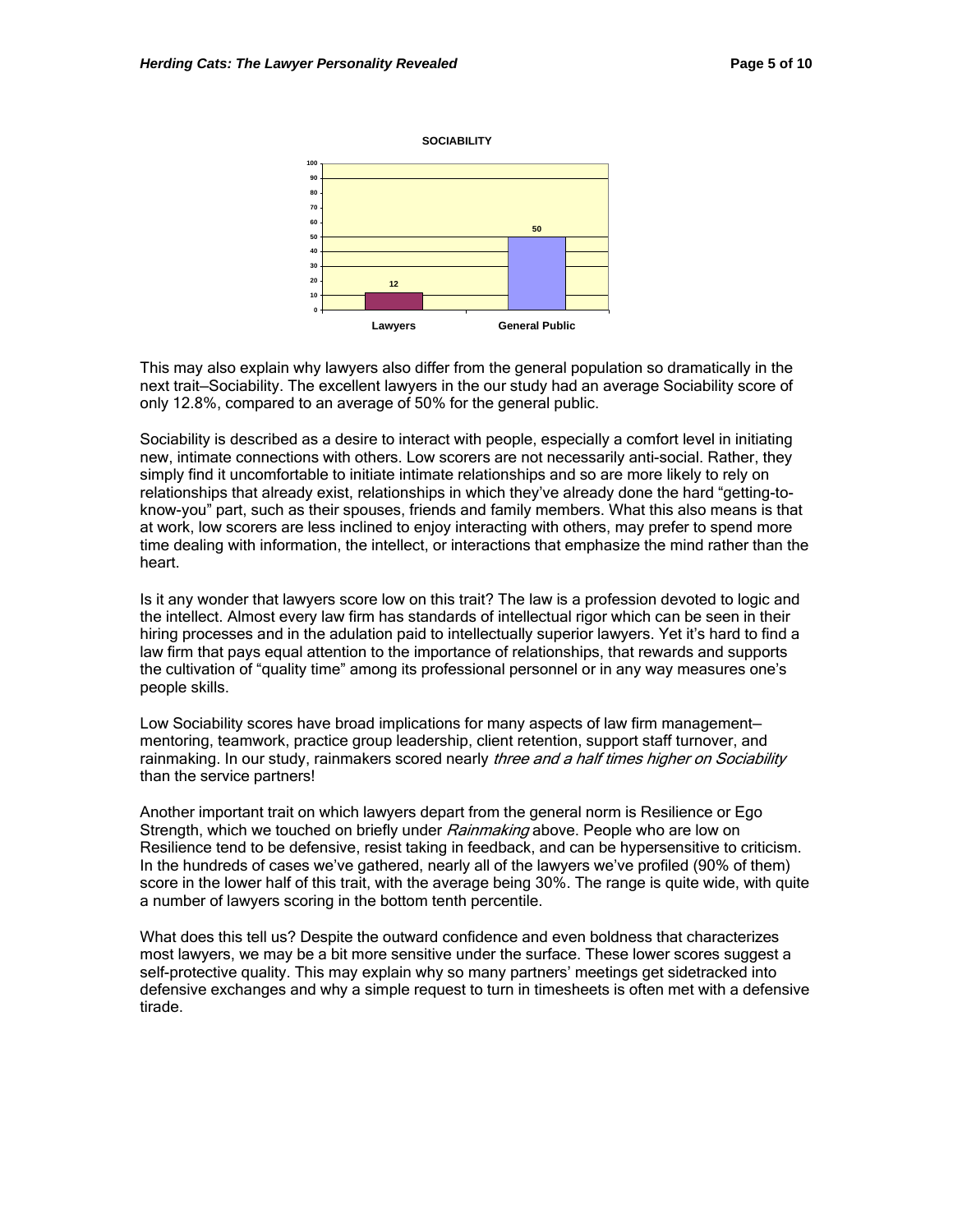

Finally, let's look at the "herding cats" trait itself—Autonomy. Our most recent data, principally from larger firms, suggests that lawyers' Autonomy scores generally average at the 89<sup>th</sup> percentile. In other words, it's common for lawyers to resist being managed, to bridle at being told what to do, and to prize their independence.



### Management and Leadership Applications

Now that we know some of the ways that lawyers collectively differ from other folks, what can you, the reader, do to capitalize on these differences to make your firm more effective?

To answer this question, we'll need to turn to the recent research on emotional intelligence. According to Dr. Daniel Goleman, author of the best-selling book *Emotional Intelligence* (1995), "emotional self-awareness" is the single most important emotional competency. That is, people who regularly and consistently spend time trying to understand themselves, seek feedback about themselves, and gain insight into their own inner emotional life, are more successful in their lives by any of the common ways that we measure success. Goleman's research indicates that this generalization applies with even greater force to those in leadership positions. In fact, emotional self-awareness is the single most important quality of effective leaders.

For this reason, in our own leadership training program for managing partners, and for that matter, in every one of the top leadership training programs in this country of which I'm aware, a significant amount of time is devoted to testing participants and providing them with feedback about their personality traits, leadership style, and other aspects of their individual functioning.

For anyone in a leadership position in a law firm—managing partners, heads of practice groups, members of management or executive committees, heads of branch offices—it is vital that you learn about your own personality traits and that you understand how they compare to the averages for the general population, the averages for lawyers, and the averages for your own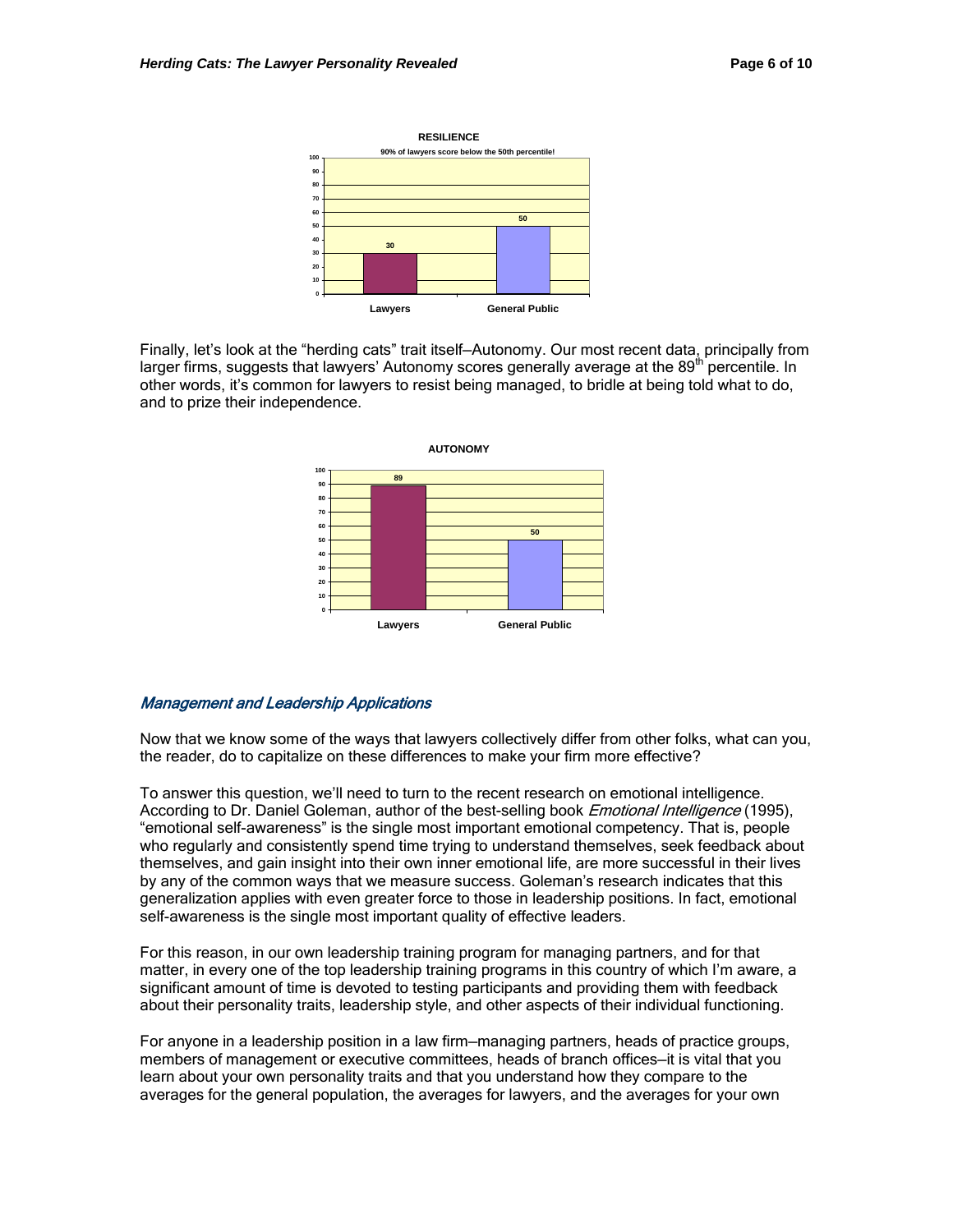firm. Alan Brown, immediate past Managing Partner at Locke Reynolds in Indianapolis, concedes that "It is an understatement to say I was skeptical, but now I'm a believer in this test. It was extremely valuable to help me understand my strengths and weaknesses and how personality shapes those qualities. Now when I work in a group, I have a much better sense of where I can make my greatest contributions and where tasks are better left to others."

It is also helpful to profile all the lawyers in the firm, or at least all the owners. This not only gives valuable feedback to each individual, but it also provides everyone with aggregate data about the personality contours of the firm. Are there blind spots? Are there large clusters of individuals with extreme scores on a particular trait? Are there personality "factions", i.e., one cluster of individuals with low scores on a particular trait and another cluster of individuals with a high score on that trait? The aggregate distribution of certain personality traits in a firm helps to shape the culture of the firm. This culture-shaping process is usually invisible and goes on outside of our conscious awareness, but through effective use of testing, the curtain can be pulled back. Armed with this information, the lawyers in a firm can develop a greater sense of their strengths, more consciously build a firm culture, evolve a clearer marketing strategy, hire more intelligently, and cultivate business development in a more sensible fashion than requiring every partner to become a rainmaker.

Dean Salter again: "Unlike our counterparts in business, lawyers have traditionally avoided this kind of assessment. Obtaining Caliper feedback provided helpful insight into how we can work better and more effectively together and strengthen the dynamics of our management committee. The data we received helped us understand and appreciate positions that our partners may take as well as our reactions to those positions."

It's important to note that "rainmaking" skills are useful not only in private practice but in an inhouse environment as well. Lisa Snow, Chief Counsel for Corporate Law at TIAA-CREF, whose law department has provided Caliper feedback to all of its lawyers, notes that "The Caliper has been helpful to us in developing client relationships and identifying your own comfort levels with internal clients. Your personality style may be very different than that of clients. Recognizing this helps interact with them."

In a corporate law department, the Caliper Profile can also help foster teambuilding among the managers. It can also help management to coach individuals in their strengths and blind spots. Finally, many at TIAA-CREF told me that the feedback makes it easier to see how people with different personalities can complement each other, producing an overall "whole-is-greater-thanthe-sum-of-the-parts" synergy.

### Hiring and Selection

Let's turn our attention to the hiring process. The Caliper Profile was originally designed as a selection tool. Over time it's also emerged as an excellent tool for coaching, development, leadership training and other internal applications, but its greatest strength is still its ability to help an employer reduce the risk of making a hiring mistake by helping to create a job match. A candidate can be matched to (a) a job; (b) a person; or (c) a group or organization. By far the most common is job matching. First, the firm develops a job description, listing key tasks and competencies that will be required for the job, as well as desirable and undesirable personal traits. Then potential candidates in the "finalist pool" are tested. The resulting personality profile can then be compared to the job requirements to see how well a particular candidate fits.

The same kind of comparison can be made between a job candidate and an individual with whom they might be working. Likewise, if you know the aggregate strengths and weaknesses of a partnership, you can seek a candidate that fills a gap or rounds out your resource roster. Bear in mind that greater diversity is almost always an advantage when it comes to personality. The key is understanding how to build a big tent while at the same time creating a culture in which differences are valued rather than becoming fuel for conflict. A diverse firm, with a culture that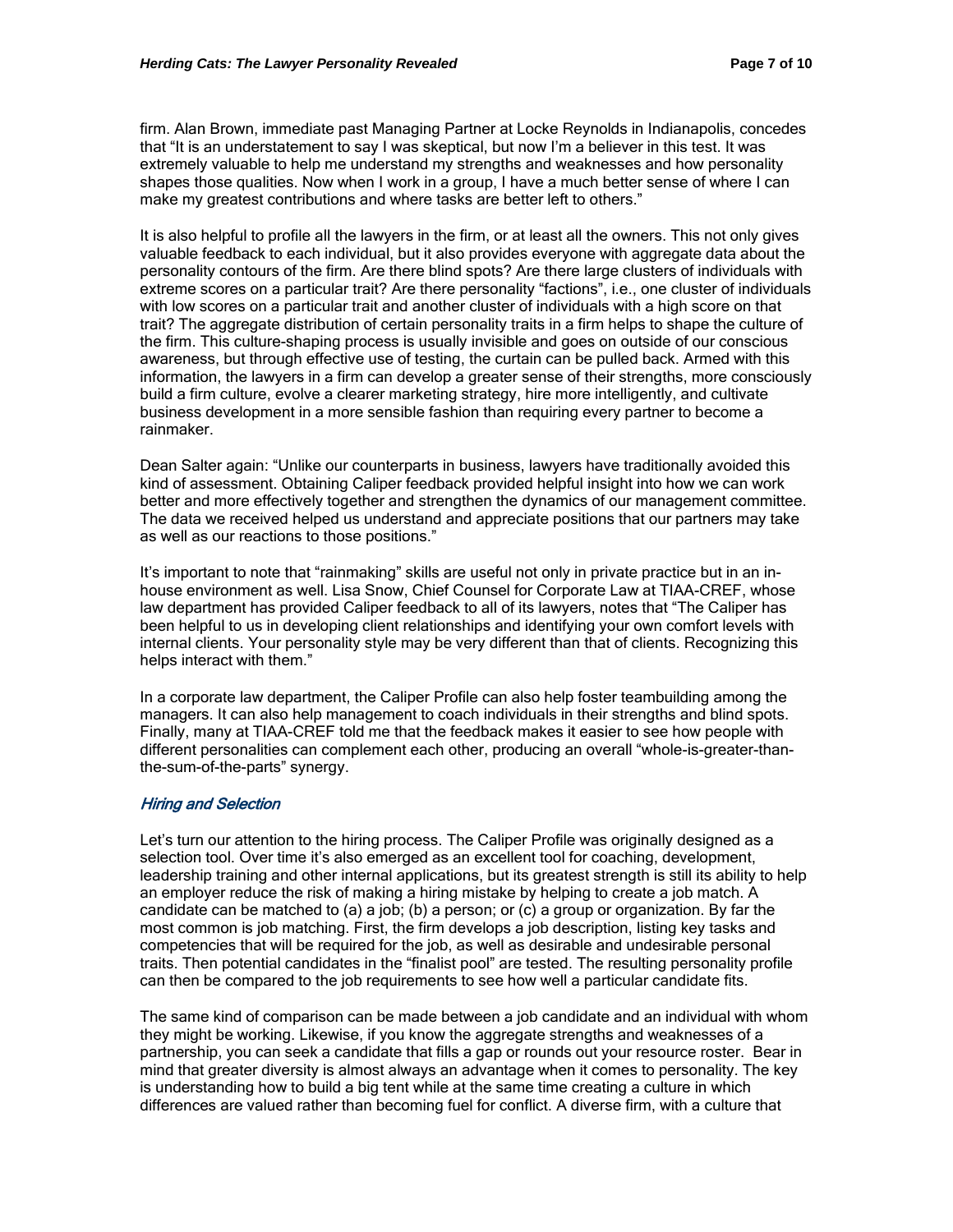truly values diversity, will provide a greater competitive advantage than a firm filled with one basic personality style.

One important clarification is in order here. Some lawyers are critical of personality testing (I told you they were skeptical). But they often misunderstand the proper use of such testing, mistakenly assuming that the test will be used as a cutoff tool much in the way that a typing test might screen out any candidate for a secretarial job who can't exceed 75 words per minute. Properly utilized, personality testing should never be used as a cutoff tool. It is much more effective and appropriate when used to confirm, clarify or uncover. "I was pretty skeptical [with] the idea of personality testing, but we've come to rely on it in our hiring process," concludes Joe Harenza, managing partner of Stevens & Lee, headquartered in Reading, PA.

Proper testing is always done after the candidate has survived at least an initial round of interviews. At this point, the lawyers who have conducted the interviews have formed some informal and unscientific opinions about a candidate's strengths, weaknesses, attractiveness, qualifications, etc. A good psychological test can help add insight to what the interviewers have discerned, confirming their hunches and adding more objective support to the mix. Objectivity in hiring reduces the firm's vulnerability to EEOC challenges. For example, if all the interviewers describe a candidate as warm, likeable and friendly, then added reassurance comes from seeing a set of Caliper scores showing higher than average Sociability, high Gregariousness, moderate to high Accommodation and lower than average Skepticism. If a candidate had a consistent cluster of scores like these, it goes a long way to confirm the subjective impressions of the interviewers.

Let's say that half the interviewers came away with the impression that the candidate was pretty detail-oriented, while the other half of the interview team came away convinced that the candidate was a "big-picture" person. By one version of common sense, these divergent impressions are incompatible. A person is either detail-oriented or big-picture but not both.

But human nature is more complex than that, and a good personality test can uncover nuances that make apparent inconsistencies like this make sense. In the Caliper Profile, for instance, one could be high on Cautiousness (wanting to make sure that all the "i's" are dotted and the "t's" are crossed before going public with information), yet low on Thoroughness (not wanting to dig into the details, preferring the big picture, approximations). The combination is not all that unusual, and someone with this particular profile might appear to be detail-oriented when providing information that they know others will rely upon, yet be very much a big-picture person when it comes to how they conceptualize problems. If two interview teams asked different kinds of questions, each could elicit a piece of the puzzle, leading to inconsistent impressions which the personality test could easily clarify and harmonize.

Finally, a good test can uncover personality features that might never show up in an interview but which might be vital to know about once the candidate is hired. A case in point: one firm in a recent hiring situation interviewed a candidate who was well suited to the job, and to whom all the interviewers gave high marks. The Caliper Profile indicated very clearly that the candidate had a tendency to take criticism personally and sometimes to become overly emotional. This trait could have posed a problem in a high-pressure job. But the employer did the right thing. Instead of using the test information in a vacuum to make a "go/no-go" decision, they arranged for a callback interview with the candidate, and probed further about how the candidate might respond under conditions of stress, criticism, lack of support, inadequate mentoring, and the like. The candidate acknowledged the "emotionality" implied by this trait, indicated that it was a lifelong trait that the candidate had been dealing with for many years, indicated that as a result, several coping strategies had been developed, and otherwise satisfied the interviewers that the candidate's emotionality would not pose a major obstacle to carrying out the job tasks effectively. The candidate was hired.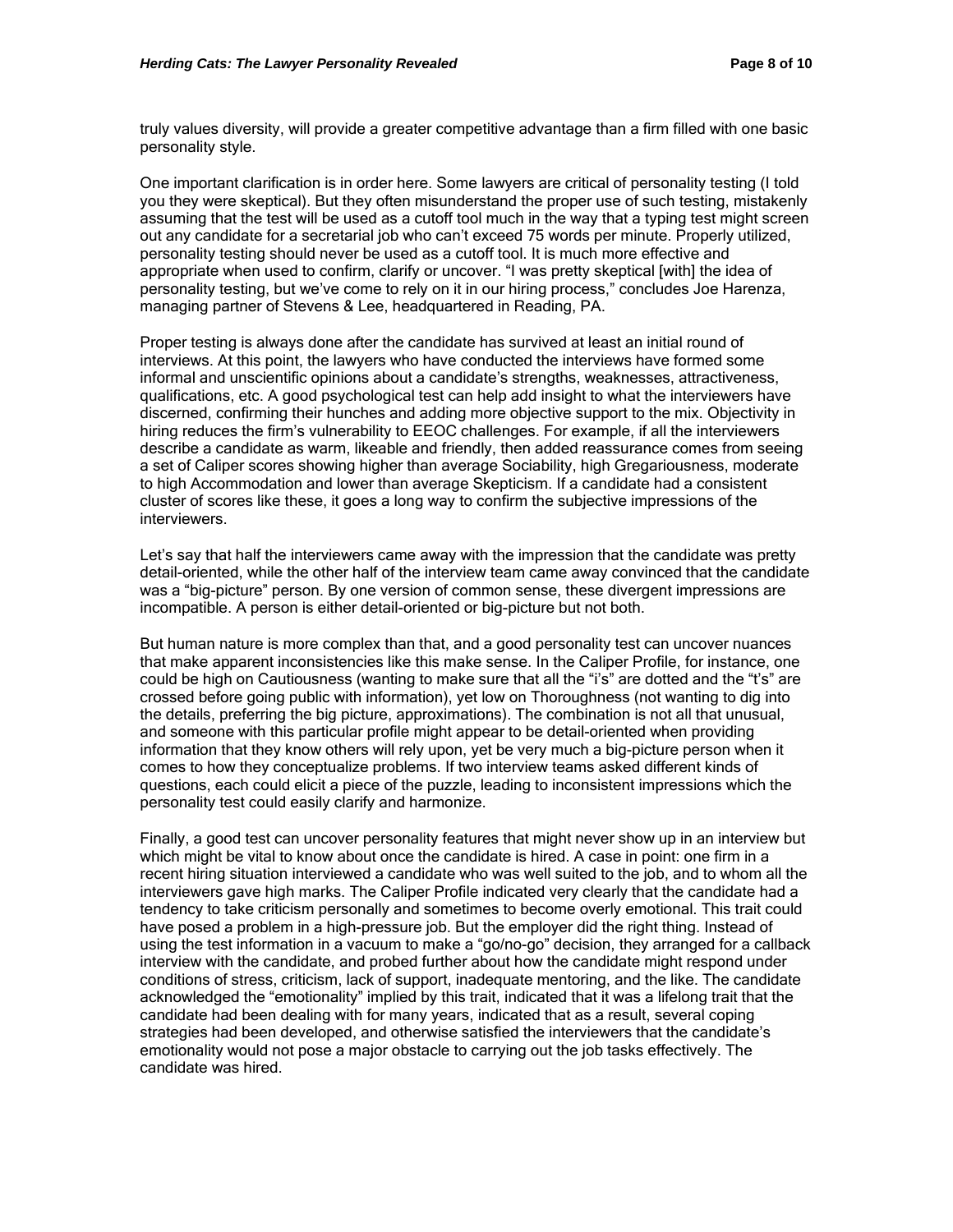In other words, by using the test to uncover unseen traits, a firm gives itself a set of objective guidelines that it can then use effectively in a callback interview to probe into areas that were overlooked in the initial interview. If the candidate is hired or not hired, it's not directly because of the test but because of what was learned during the callback interview. The test merely guides you about where to probe.

There is another less obvious benefit to this approach. One recent study suggests that job satisfaction is higher and job turnover is lower among new hires who were given low expectations in the hiring interview than among those to whom a rosy picture was painted. In the example given above, the candidate was in effect given lower expectations—"You might not get the mentoring you need;" "People here can sometimes be quite critical;" "There can be a lot of pressure on this job." These lower expectations in effect inoculated the candidate against later job dissatisfaction.

Another way in which personality data can be quite useful in a law firm is in helping two people who must work closely together to better understand their working relationship. We most commonly run into this situation when a managing partner and a firm's executive director or administrator seek to improve their working relationship, especially when one of them is new to the job. It can be just as effective between two co-chairs of a practice group, members of an executive committee, or a partner mentoring an associate. By understanding areas of natural compatibility and natural friction, and by recognizing synergies and blind spots, the individuals can eliminate a lot of wasted time by eliminating many foreseeable misunderstandings.

# The Dysfunctional Law Firm

Finally, personality testing is one of our most effective tools in helping firms, or groups of lawyers within firms, that are dysfunctional. We all know of law firms in which the partners bicker with one another, backbite behind closed doors (or in open meetings), experience high turnover, have lowered morale, or show any of the other classic symptoms of a dysfunctional firm. In almost every case, the understanding gained by profiling the lawyers and explaining their personality differences helps to defuse the conflict and shift from "taking differences personally" to understanding and accepting differences.

Bear in mind that a dysfunctional firm involves very complex group dynamics, and personality feedback by itself is not a cure-all. But it is one very effective arrow in the quiver of organizational improvement tools. Joe Welty, Managing Partner of Miles & Stockbridge in Baltimore, remembers when we helped his firm several years ago, "I found the personality feedback to be very valuable and very telling about how we interact with each other and almost predictive of how the group will interact in the future and stay together as a group. I really believe in it." In Joe's case, the personality feedback he's referring to came from the Myers-Briggs Type Indicator or MBTI, another widely used personality measure.<sup>3</sup>

# In Summary

 $\overline{a}$ 

This article has given you a glimpse into the personality traits of lawyers and provided you with some insight into the ways that personality information can be used to help a law practice operate in a more business-like fashion. Make personality insights part of your repertoire, and you may improve your performance and management.

<sup>3</sup> Readers interested in lawyers' MBTI preferences may wish to consult the author's earlier article "The Lawyer Personality" which was published in the July 1993 issue of the *ABA Journal.*